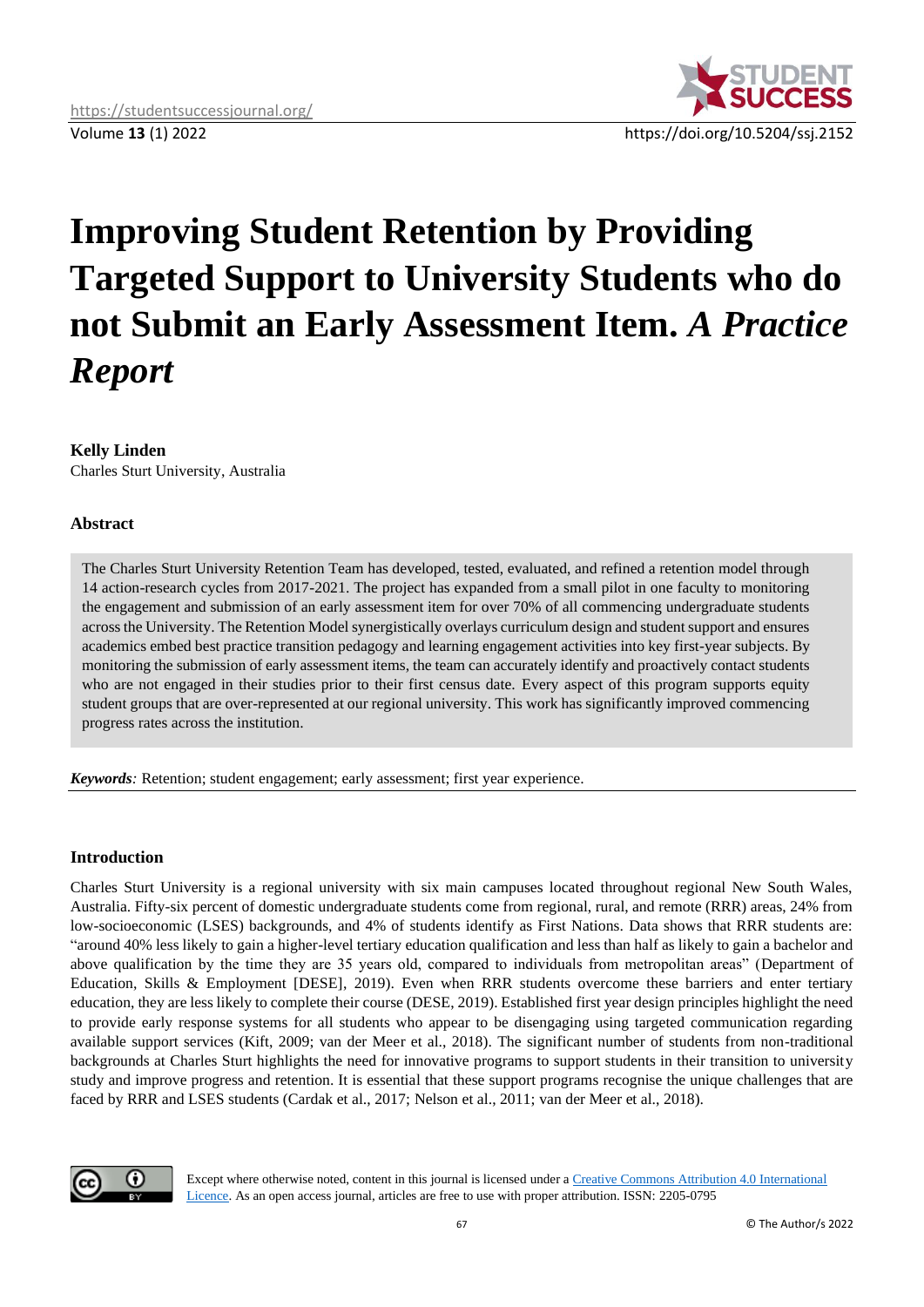The first census date for a commencing student represents a critical juncture in the academic journey; for both the institution and the student. Attrition rate is a measure of the proportion of students who withdraw from study after the first census date. Once a student passes this first census date and then withdraws from study, they are counted as attrited. There is a short period between the students accepting their offer and the first census date for universities to identify disengaged or under-prepared students, and to provide the relevant support and advice (Linden & Webster, 2019). The census date is required to be at least in the first quarter of the semester at Australian universities. For a normal semester of approximately 12-14 weeks, census is most commonly between weeks 4 and 6. There has been much anticipation over the last 10 years that the use of predictive learning analytics in higher education will transform the identification of disengaged students to allow for more timely interventions (UNESCO, 2012). Many studies have described complex algorithms and models that predict, with variable levels of accuracy, the likelihood of a student failing their subjects or leaving university (Foster & Siddle, 2020; Tempelaar et al., 2018; UNESCO, 2012). One constant throughout these studies is the difficulty in modelling the myriad of interactions between learners and learning design as well as the challenge, possibly insurmountable, in finding a one-size-fits-all model to apply at scale. It is also incredibly difficult to identify disengaged commencing students in the first few weeks of university as there is simply not enough learning data collected. Even in a relatively homogenous course, such as Medicine, only just over half of the students who would later fail were identified in week 6 of a 14 week semester (Dewar et al., 2021). Like most universities, Charles Sturt had developed an "at-risk" model using statistical modelling from a large dataset that included student demographic features. Unfortunately, this model had limited effectiveness in identifying students who required support in the critical pre-census period. One reason for this is in the early weeks of a commencing semester is there is little opportunity to include academic performance or history in the model so it relied heavily on demographic data.

One simple model with promising results is to monitor the submission of early assessment items and offer targeted support to those who do not submit (Cox & Naylor, 2018; Linden & Webster, 2019; Nelson et al., 2009). Students frequently use assessment to define what is important in the curriculum (Kift, 2009). Early assessment can help to engage students with the subject in the early weeks of the teaching semester and provides an opportunity for students to complete tasks that help transition from previous educational experiences into university. Early assessments can also help identify students who are not engaged and are thus at risk of failure or withdrawal (Cox & Naylor, 2018; Kift, 2009; Nelson et al., 2009), however to date, this has not been attempted at scale. This practice report will detail the results of the successful expansion of the Charles Sturt University Retention Team to monitor the submission of a pre-census, early assessment item of over 70% of commencing undergraduate students.

### **Developing the Retention Model**

In 2017, the Retention Team built a collaborative and integrated process that synergistically overlaid the curriculum and student support in the critical pre-census period. An action-research framework was developed, to refine and expand the Retention Model with the aim to increase domestic undergraduate commencing progress rates and student retention. We hypothesised that genuine integration of the curriculum and support services in the critical pre-census window will improve student progress rates and success. The program has undergone 14 cycles of action research which correspond to the 14 teaching sessions where the team has been able to test, refine, and exponentially expand its reach. From humble beginnings as a pilot in the Faculty of Science, monitoring 20 subjects, the project now monitors approximately 200 subjects a year for student engagement precensus. By selecting these subjects the project monitors approximately 16,000 enrolments per year pre-census, across the three main teaching sessions (16,536 in 2019 and 15,711 in 2020). Most subjects selected are large, level 1<sup>1</sup> subjects that as part of the project also receive priority access to educational designers, as well as library and academic skills support.

In 2020, in response to COVID-19 and the need for a rapid pivot to online learning, the project expanded to monitoring assignment submission of all undergraduate subjects from weeks 6-14 of each of the three main sessions. Approximately 5,110 students from 587 subjects were contacted during this time. To achieve the scale of reach the team collaborated with divisional staff from across the university to build automated data pipelines. Accurate and up-to-date access to student enrolment status, student subject enrolments, learning management system (LMS) activity data, grade data from the LMS (grade centre), and the assignment submission software have allowed for automation of much of the work. Although the Retention Model itself was informed by years of practical teaching experience and the scholarly literature (Cox & Naylor, 2018; Nelson et al., 2009); since

<sup>&</sup>lt;sup>1</sup> Level 1 subjects are taught in the first year of a three- or four-year bachelor's degree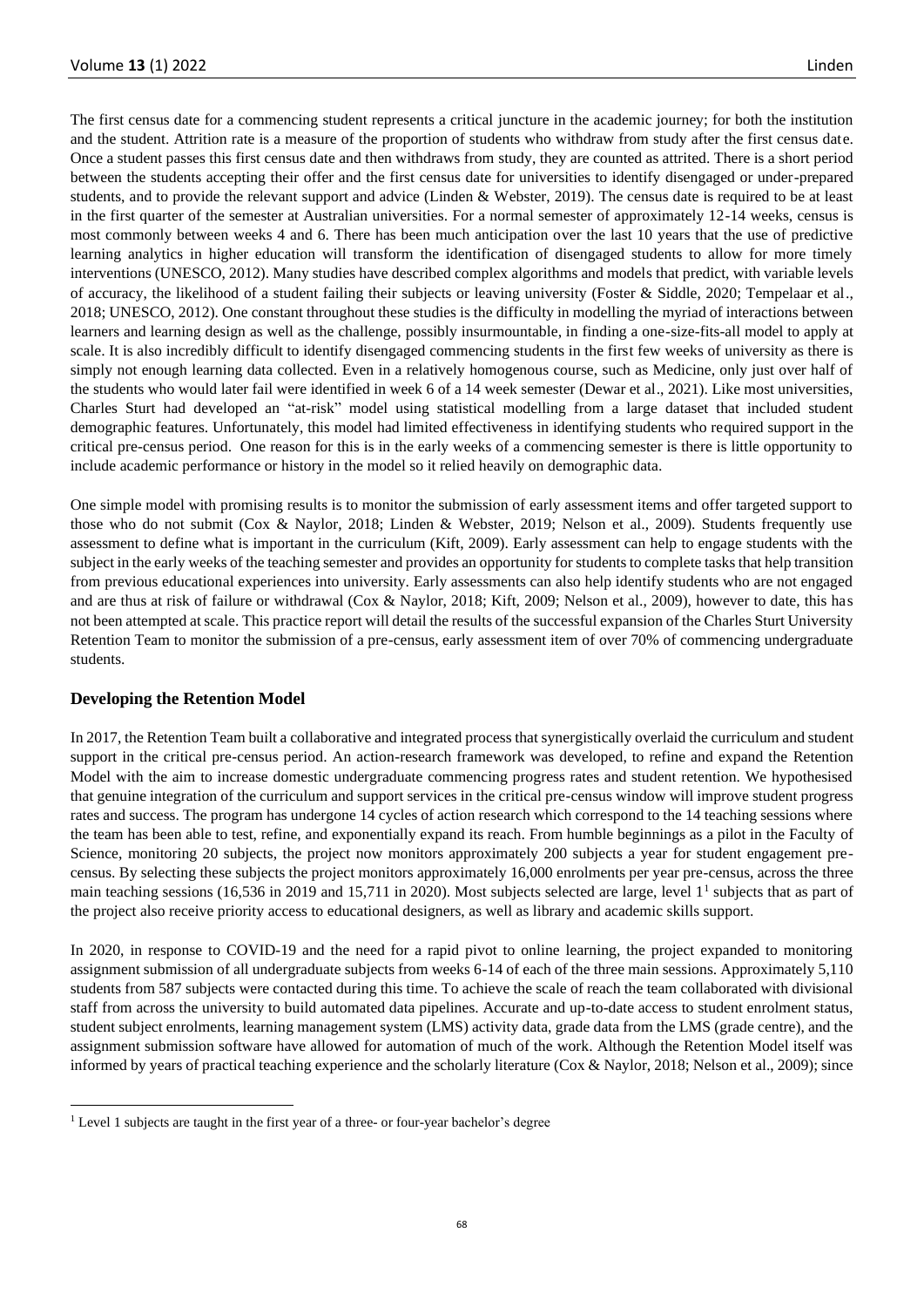2017 many hypotheses have been tested and refinements made in response to both quantitative and qualitative data. Ethics approval was received from the Charles Sturt Human Ethics Committee (HREC Protocol No H21170). Below are five examples that illustrate how this approach has tested and refined every aspect of the model.

*1. Are learning analytics alone sufficient to identify disengaged students?* Non-submission of an early assessment item is an accurate trigger of student disengagement. Nuances in student behaviour make it incredibly difficult to identify disengaged students pre-census using learning analytics alone. Exploration of the available analytics has shown that no access for a 10-day period flags the fewest false positives which supports the findings of Foster & Siddle (2020). It does, however, miss a high proportion of disengaged students. When the time is decreased to six days of no access, a high proportion of engaged students are incorrectly contacted. The average progress rate for the subjects which included a pre-census assessment task (n=16) increased from 70% (in 2017) to 83% (in 2018; p<0.05), while those without an early assessment (n=9) had a non-significant increase from 69% to 73% (Figure 1). This has been tested in subsequent sessions with the same result; showing that it is difficult to accurately identify a high proportion of disengaged, commencing students in the pre-census period with learning analytics alone (Linden et al., 2020; van der Ploeg et al., 2020).

### **Figure 1**



*Progress Rates in Subjects With and Without an Early Assessment Item \* p<0.05*

*2. Are academics or support staff more effective in contacting disengaged students?* In 2017 submission of a pre-census 5% test was monitored in an online subject with 227 first-year students. The 58 students who did not submit the early assessment item were randomly divided into two groups to investigate who should be contacting disengaged students. All 58 students were phoned twice and then sent an email; 30 were contacted by the subject coordinator and 28 by the Outreach Team. Seventyseven percent of students who spoke with the Outreach Team modified their enrolment while only 22% of those who spoke to the subject coordinator took action. The subject coordinator reported difficulty in explaining the process of changing enrolment to students and felt they were much better suited to supporting students in their studies. Of the 36 students who remained in the subject, 35 did not submit any assessment items and one student submitted a single assessment item. Furthermore, 14 of the students did not access the LMS at any point during the session. This certainly confirms that the non-submission of an early assessment item is an accurate early trigger for disengagement.

*3. Does SMS messaging improve contact rates with students?* In 2019 the Retention Team tested whether the addition of twoway SMS prior to the call increased the call success rate. In response, the call success rates lifted from 20% to 37%. This was further improved to ~ 55% successful dialogue when students were sent a phone number to call via SMS. Disengaged students are notoriously difficult to contact and the following sequence has been found to be the most successful: first phone call, twoway SMS, second phone call followed by an email if no contact has been made. The most likely time for students to answer the phone is from 3-5pm and call success rates are consistently very low in the morning.

*4. How can the team most effectively on-board time poor academic staff?* The success of this program is reliant on the involvement of time-poor continuing and sessional academics. The team tested various communication and engagement strategies and found that clear timelines, drop-in zoom meetings, emails with embedded videos, infographics, streamlined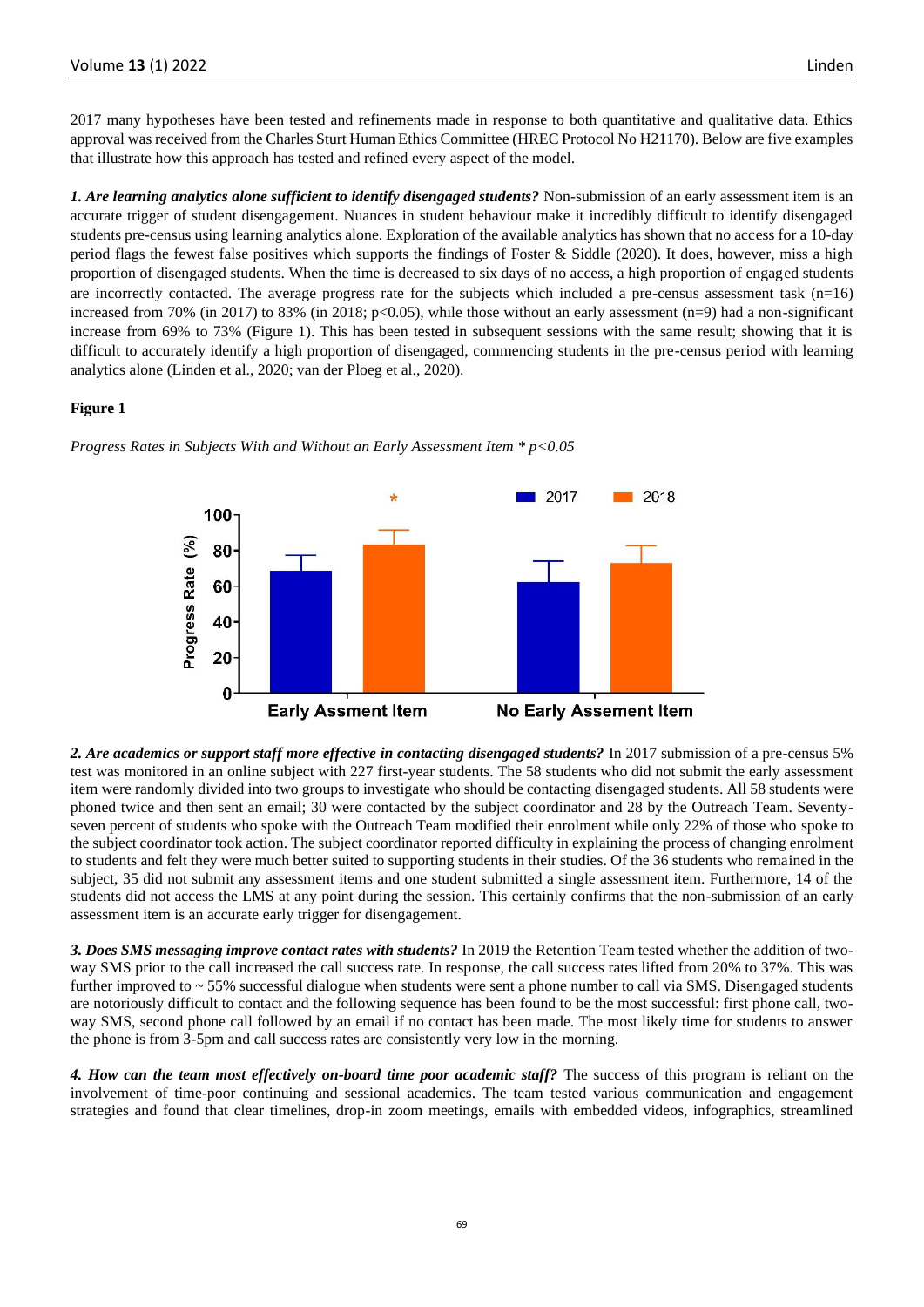forms, and customised reports at the subject level delivered the best results. The team offers mentoring and advice with the ability to direct academics to all areas of the University.

*5. How can the team maximise outreach success?* The Outreach Team has consistently provided feedback to the Retention Team that contacting students because of missed early assessment deadlines rather than low LMS activity results in betterquality conversations. Students are more likely to 'open up' and enter a conversation that allows the Outreach Team to help the students re-engage. The Outreach Team members look forward to making calls about missed assessments for these reasons. Automated processes have been developed and the Outreach Team is provided with rich data via the centralised customer relationship management (CRM) to inform the phone call (Figure 2a). Following successful dialogue with a disengaged student, the Outreach Team records the conversation in the Retention Teams database. The word cloud in Figure 2b highlights the main reasons for non-submission of an assessment task; whilst Figure 2c shows the predominant course of action proposed by the student.

### **Figure 2**

- *a. Example of Data Sent to the Outreach Team*
- *b. Word Cloud: Reason Given by the student*
- *c. Word Cloud: Students's intended action*



### **The Retention Model**

After much refinement based on project data and the broader literature, the following Retention Model (Figure 3) accurately identifies disengaged commencing undergraduate students prior to their first census date. Approximately 6-12 weeks prior to the commencement of the teaching session (pre-session) the team sends out individual emails to subject coordinators. As the list of subjects monitored has become quite stable, approximately 75% of academics in a given session have previously participated in the project. Academics who are new to the project are provided with a more personalised, descriptive email with links to resources and an opportunity for a one-on-one meeting with a member from the Retention Team, the Library, Academic Skills, and/or an Educational Designer. Where possible an early assessment item, valued between 5-20%, is included in each subject. The optimal timing of this due date is from the end of week 2, so that most students are settled in their subjects, up until 3 days before census (week 4), ensuring there is time to make contact and for the students to make a decision about study before census.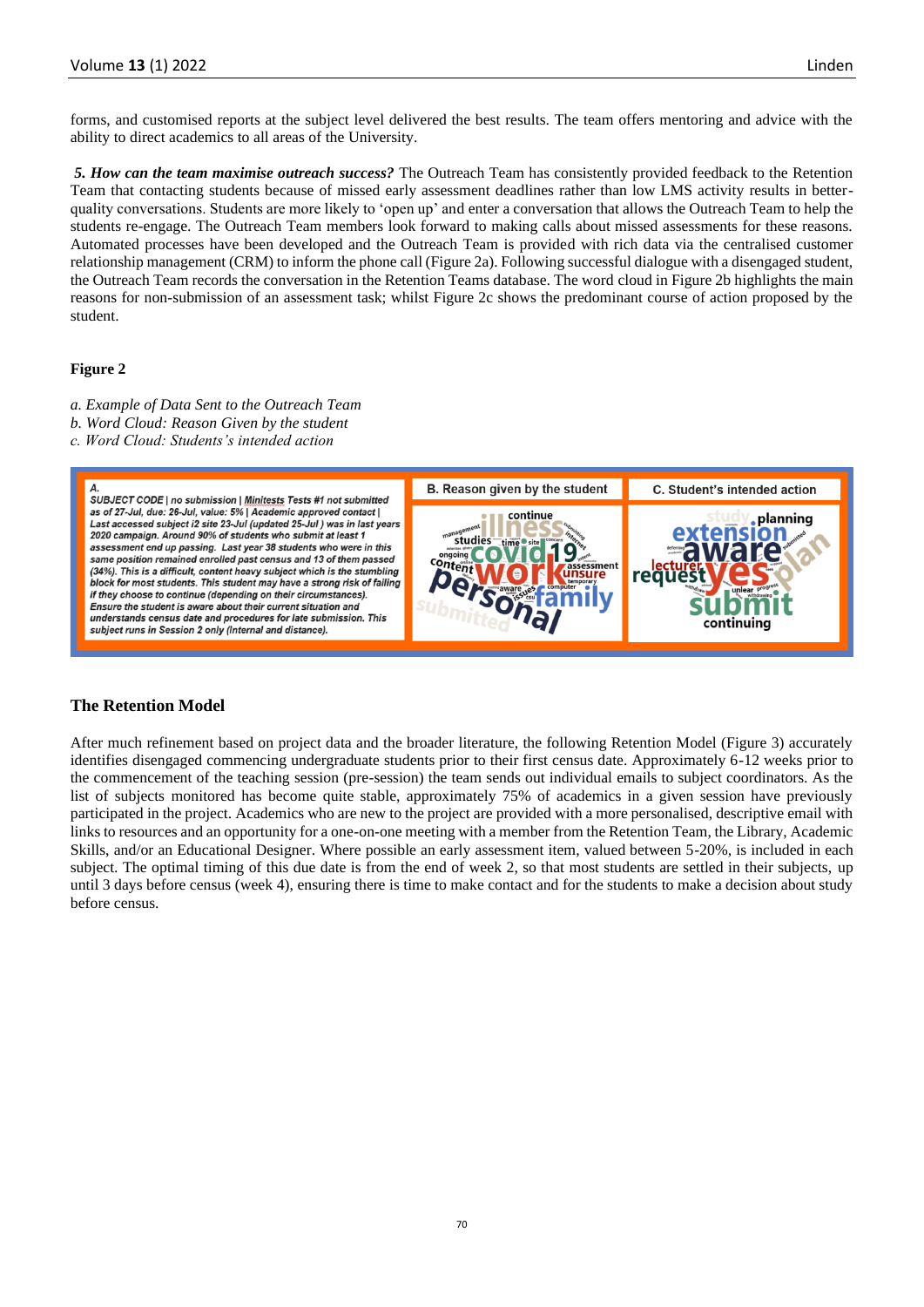#### **Figure 3**

*The Charles Sturt Retention Model*

| <b>The Retention Model</b>        |                                                                                                                                        |
|-----------------------------------|----------------------------------------------------------------------------------------------------------------------------------------|
| <b>PRE-SESSION</b>                | • Onboard academics and ensure quality pre-census assessment<br>task and supporting learning resources are available                   |
| WEEK <sub>1</sub>                 | • Academic staff to establish 'teacher presence' and<br>communicate subject expectations to students                                   |
| WEEK <sub>2</sub>                 | • Proactive email campaign to students who have not accessed<br>the learning management system                                         |
| <b>WEEK 3 &amp; 4</b><br>[CENSUS] | • Coordinated communication campaign utilised SMS, phone<br>calls and follow-up email to students who have not submitted<br>assessment |
| <b>POST-CENSUS</b>                | • Cancel enrolment and/or defer offer for completely<br>disengaged students                                                            |

At the beginning of the first week of the session, academic staff are asked to communicate the subject expectations to students, such as the times and dates of any compulsory classes, workplace learning, or practical requirements of the subject. This information is available in the course brochure, the subject handbook, and the subject outline, however, it is important to make this explicit to commencing students.

Midway through week 2, students who have not accessed the LMS since the first day of the session are sent a single email through the CRM that lists the subjects they have not accessed. Many students are still finalising their enrolment at this time, so the email is very friendly and provides links to the LMS, student portal, and student support.

In Weeks 3 and 4 of session, disengaged students are identified either due to non-submission of an early assessment item or low LMS activity. The day after an early assessment item is due, a form is emailed to academics with a list of enrolled students and the names pre-ticked of those who have not submitted either via the electronic assignment submission tracking system (EASTS) or the LMS. The academic can untick students who have been in contact and they can tick the names of students they are concerned about. Customised comments can be added to individual students or the whole class. The data from the form, combined with past student performance from the Retention Team database, is then collated and uploaded to the CRM to inform the conversations by the Outreach Team. Just over 70% of all commencing students are monitored in this way. Inevitably, despite best efforts, some subjects will not have a pre-census assessment item and a standard 10 days of no LMS activity is used to identify disengaged students in these subjects. Low LMS activity monitors approximately 10% of commencing students. On the Monday post-census, the team identifies students who have not accessed the LMS since the first day of the session and have missed at least one assessment item. The students are sent an email with five days to respond before their enrolment is cancelled and a small number  $(\sim 20\%)$  of students speak to someone about their options, no student has thus far decided to remain enrolled.

The project has reduced the number of students who receive a zero-fail grade which has significantly improved subject progress rates, university-wide official commencing progress, and first-year attrition rates. In the Faculty of Science pilot in 2018, there was an increase in the average subject progress rate from 66% to 79% (Figure 4a). This impact has been sustained and scaled, and in 2020, a total of 83 subjects were flagged as having progress rates below 80% in the previous year. The support offered to these subjects by the Retention Team resulted in a significant increase in subject progress rates of 71.8% to 77.9% (Figure 4b).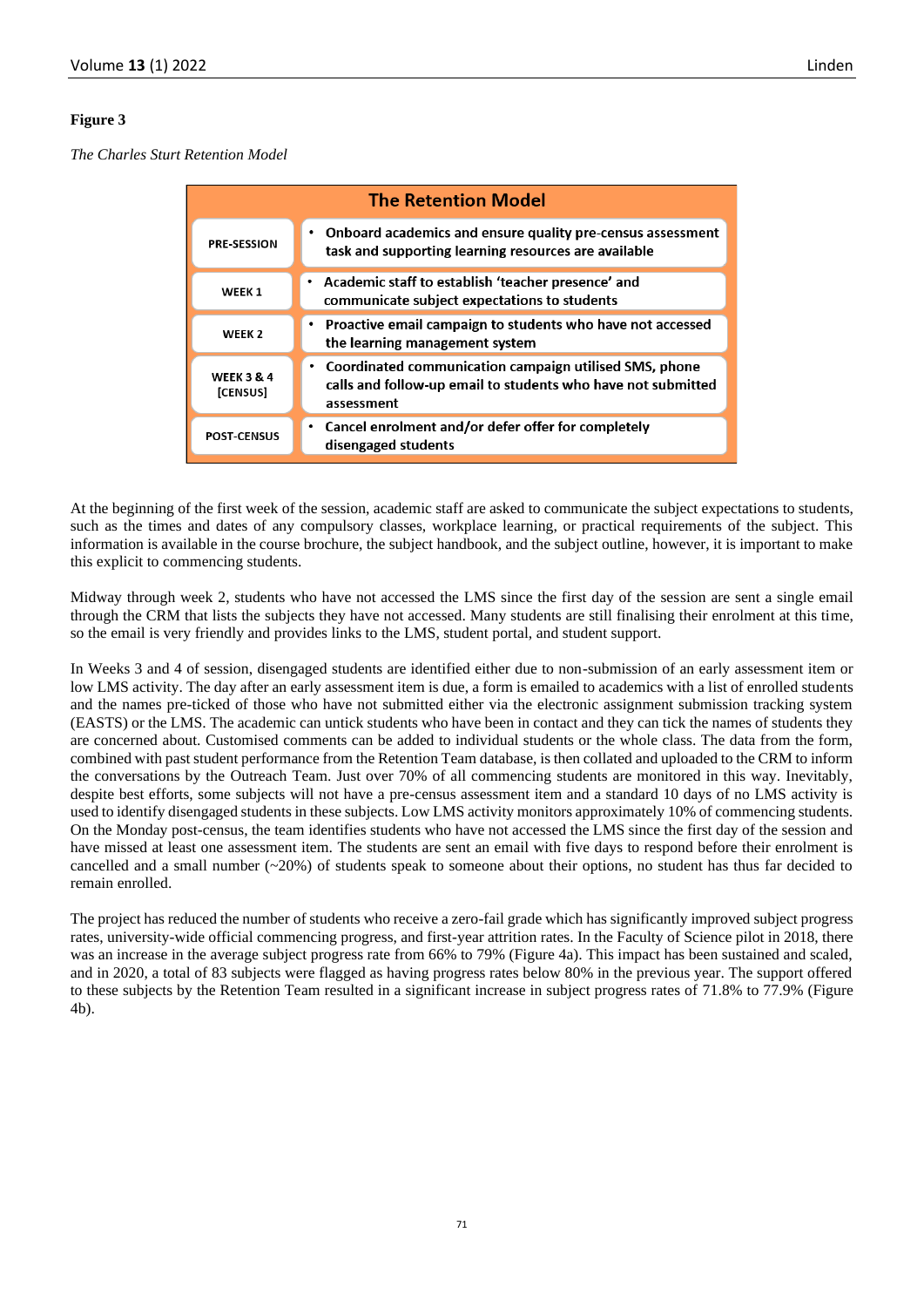### **Figure 4**



*a. Significant Increase in the Average Subject Progress Rate in 2018 in the Faculty of Science, n= 25 Subjects b. In 2020, n=83 Subjects \*p<0.0001*

#### **Concluding Discussion**

There is no doubt that the work of the Retention Team has had a sustained and positive influence on student learning and the student experience. By correctly identifying and contacting disengaged students in the critical pre-census window, students are supported to succeed or assisted to alter their enrolment. Since the program commenced in 2017, over 10,100 students enrolled in 1,006 subject offerings have been identified as disengaged and offered targeted support. The expansion of the Retention Team has led to widespread benefits for students (by way of support), staff (who have been supported by professional development, priority access to learning design, and a reduction in the outreach work they would otherwise perform), and the institution (with improved commencing progress rates and increased retention). In response to the COVID-19 pandemic, in 2020 the program rapidly expanded to monitor assignment submission of all undergraduate subjects in the post census period. This was only possible because of the ability of the team to automate data pipelines and connect academics and professional staff in ways that had not previously been done.

#### *Acknowledgements*

This work was partially funded by the Higher Education Participation and Partnerships Program (HEPPP). The author would like to acknowledge the contributions of former and current members of the Retention Team as well as academics and divisional staff who have supported the project. In particular, thank you to Lucy Webster, Neil vanderPloeg and Ben Hicks.